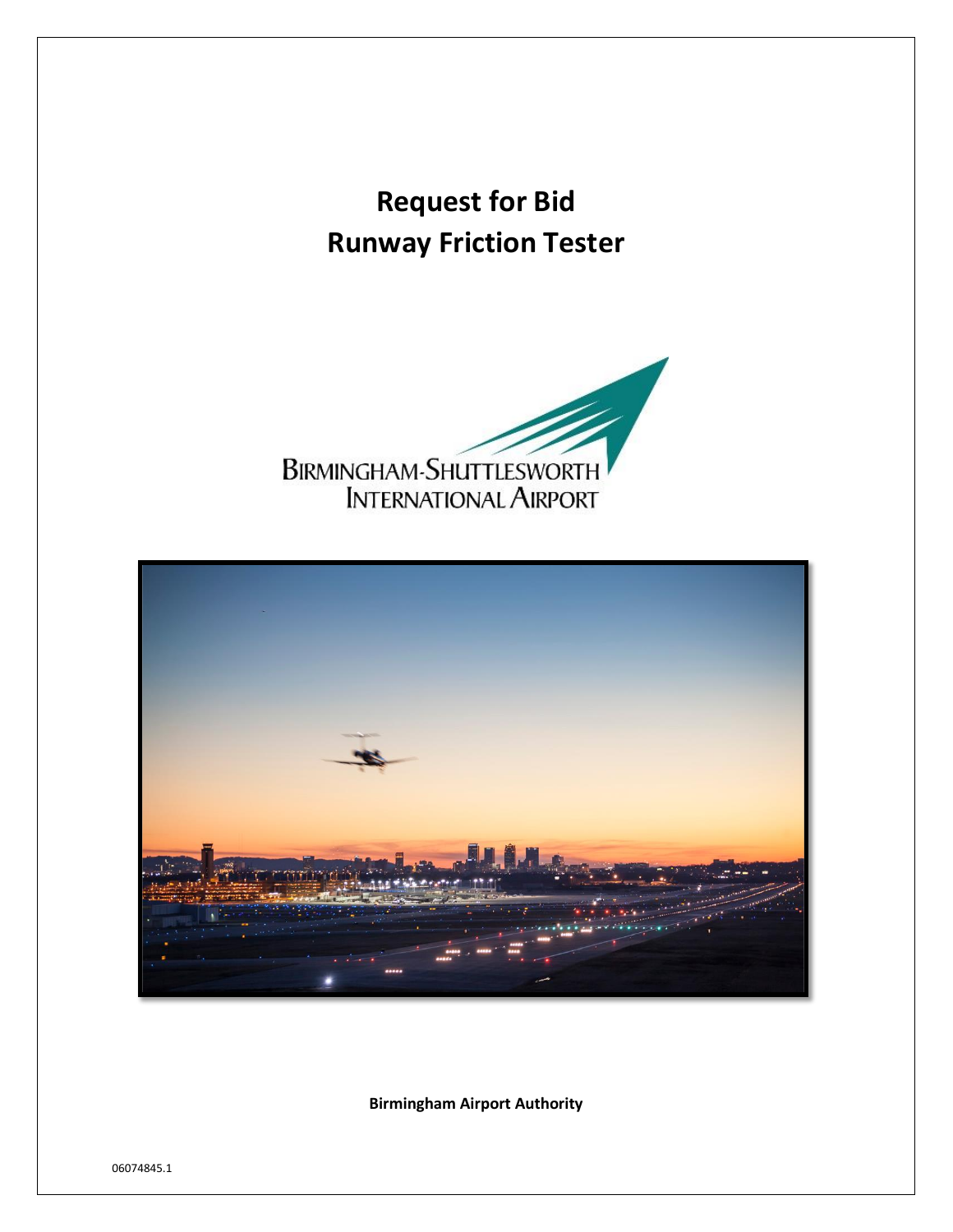#### **June 2022**

# **I. The Opportunity**

# **Purpose**

The Birmingham Airport Authority (the "Authority") is requesting bids for a Runway Friction Tester.

The purpose of this document (the "Request for Bid" or "RFB") is to provide interested vendors with the overview of the opportunity, as well as instructions on how to respond. A prospective ("Proponent") shall submit its bid ("Bid" or Bid Package") in conformity with the procedures and requirements set in this Request for Bids.

# **II. Procedures and Requirements**

# **Pre-Submittal Inquires**

Each bid that is timely received will be evaluated on its merit and completeness of all requested information. In preparing bids, Bidders are advised to rely only upon the contents of this RFB and accompanying documents and any written clarifications or addenda issued by the Authority. If a Bidder finds a discrepancy, error, or omission in the RFB package, or requires any written addendum thereto, the Bidder is requested to notify Ed Seoane, VP of Purchasing, at [eseoane@flybirmingham.com](mailto:eseoane@flybirmingham.com) so that written clarification may be sent to all prospective Bidders. **THE AUTHORITY IS NOT RESPONSIBLE FOR ANY ORAL INSTRUCTIONS**

- 1) **PRE-BID INFORMATION AND QUESTIONS:** . All questions must be submitted in writing to Ed Seoane,, VP of Purchasing at [eseoane@flybirmingham.com](mailto:eseoane@flybirmingham.com) before the Pre-Bid Question Deadline.
- 2) **RFB MODIFICATIONS/ADDENDA:** Clarifications, modifications, or amendments may be made to this solicitation at the discretion of the Authority. Any and all Addenda issued by the Authority will be posted as noted in Exhibit 1. All interested parties are instructed to view the Airport Website, [www.flybirmingham.com](http://www.flybirmingham.com/) regularly for any issued addenda. It is the responsibility of the Bidder to obtain the available Addenda and acknowledge any issued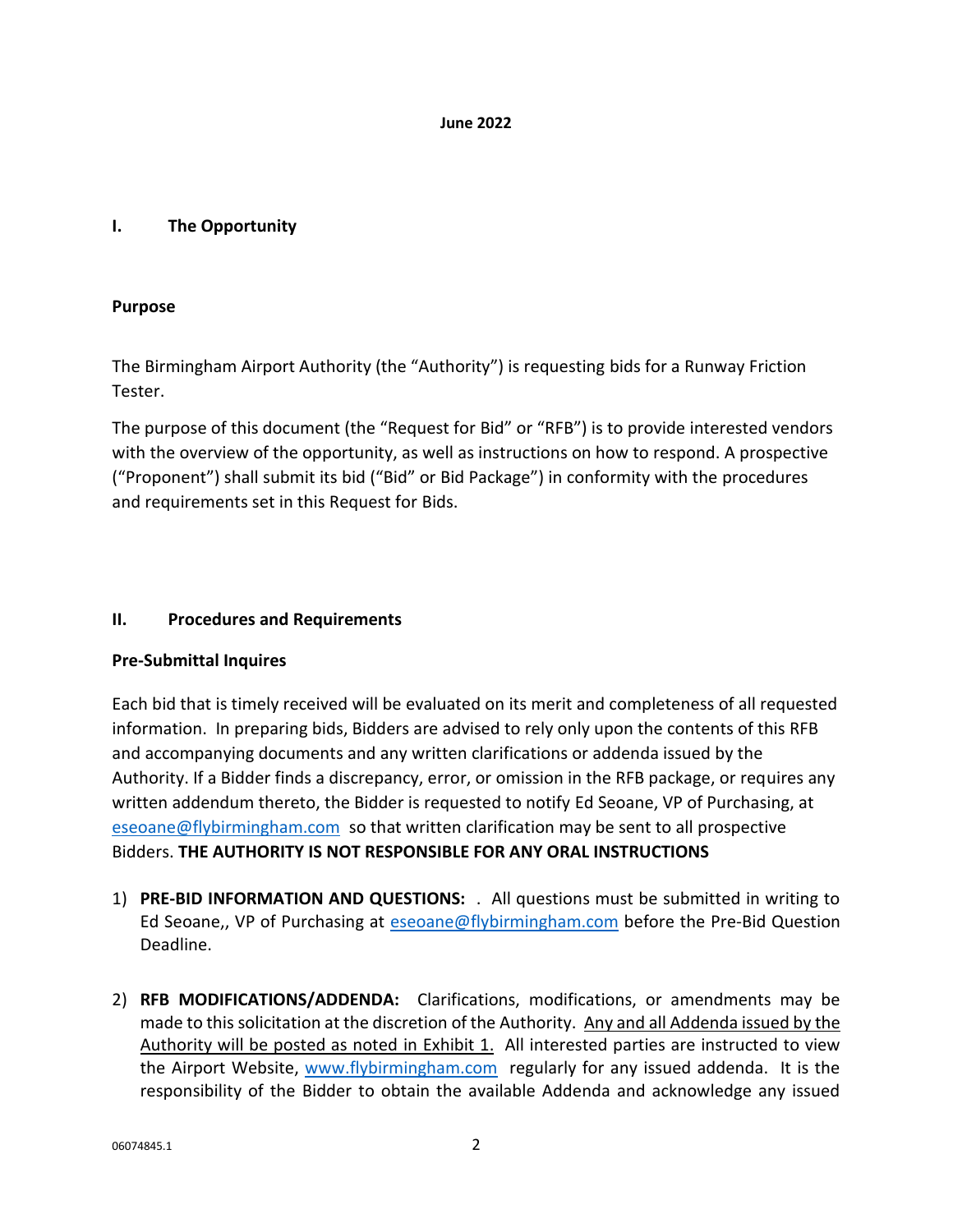Addenda on the Bid Form for this solicitation, and further submit the Form as part of the required submittal documents for this solicitation. If any changes are made to this solicitation document by any party other than the Authority, the original document in the Authority's files takes precedence.

# 3) **BID SUBMISSION:**

- a) The Bidder must include the following items, or the bid may be deemed non-responsive:
	- i) All forms contained in this RFB, fully completed
	- ii) Evidence that the Minimum Qualifications listed in the Specifications/Scope of Work are met.
- b) Bids must be submitted via email to Ed Seoane, VP of Purchasing, at [eseoane@flybirmingham.com.](mailto:eseoane@flybirmingham.com)
- c) Submission of a bid establishes a conclusive presumption that the Bidder is thoroughly familiar with the Request for Bids (RFB), and that the Bidder understands and agrees to abide by each, and all of the stipulations and requirements contained therein.
- d) All costs incurred in the preparation and presentation of the bid are the Bidder's sole responsibility; no pre-bid costs will be reimbursed to any Bidder. All documentation submitted with the bid will become the property of the Authority.
- e) Bids must be held firm for a minimum of 120 days.
- 4) **EXCEPTIONS:** Bidder shall clearly identify any proposed deviations from the language in the Request for Bids (including its Form of Agreement). Each exception must be clearly defined and referenced to the proper paragraph in this RFB or its Form of Agreement. The exception shall include, at a minimum, the Bidder's proposed substitute language and opinion as to why the suggested substitution will provide equivalent or better service and performance. If no exceptions are noted in the Bidder's proposal, the Authority will assume complete conformance with this specification and the successful Bidder will be required to perform accordingly. Bids not meeting all requirements may be rejected. Bids taking exception to material terms/conditions in the Form of Agreement (i.e., indemnification, subrogation, insurance, ownership of documents, governmental requirements) will not be considered. The Authority reserves the right to accept or to allow the Bidder to withdraw any or all exceptions.
- 5) **DUPLICATE BIDS:** No more than one (1) bid from any Bidder, including its subsidiaries, affiliated companies and franchises will be considered by the Authority. In the event multiple bids are submitted in violation of this provision, the Authority will have the right to determine which bid will be considered, or at its sole option, reject all such multiple bids.
- 6) **WITHDRAWAL:** Bids may only be withdrawn by written notice prior to the date and time set for the opening of bids. No Bid may be withdrawn after the deadline for submission.
- 7) **REJECTION:** The Authority reserves the right to reject any or all bids, or to accept or reject any bid in part, and to waive any minor informality or irregularity in bids received if it is determined by the Chief Executive Officer or his designee that the best interest of the Authority will be served by doing so. If all Bids are rejected by the Authority, notice will be posted on the authority's website. No Bid will be considered from any person, firm or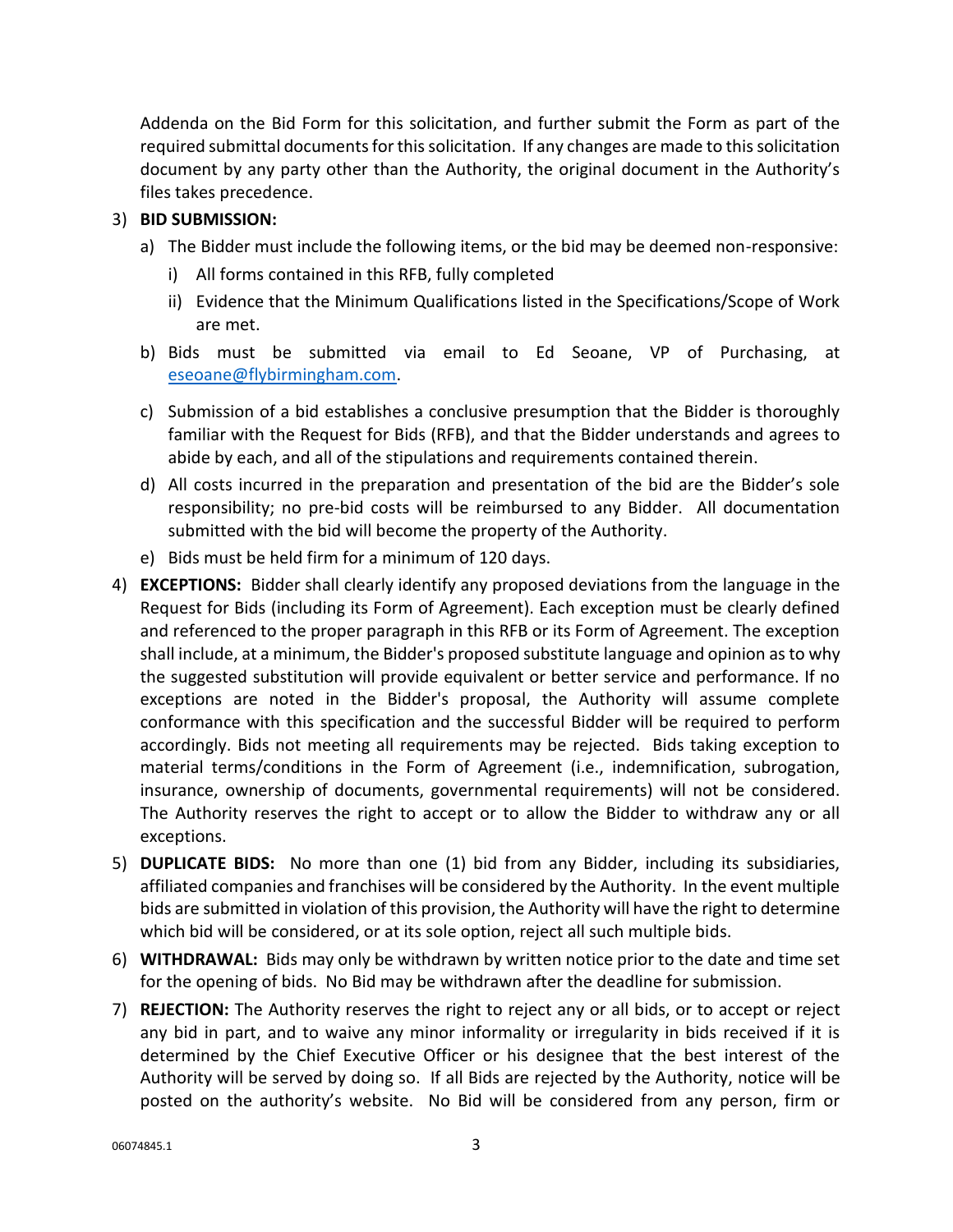corporation in arrears or in default to the Authority on any contract, debt, or other obligation, or if the Bidder is debarred by the Authority from consideration for a contract award, or if Bidder has committed a violation of the Authority's Ethics Ordinance which resulted in a termination of a contract or other material sanction within the two (2) years immediately preceding the date of issuance of this document.

- 8) **PROCUREMENT POLICY:** Procurement for the Authority will be handled in a manner providing fair opportunity to all businesses. This will be accomplished without abrogation or sacrifice of quality and as determined to be in the best interest of the Authority. The Chief Executive Officer has the vested authority to execute a contract, subject to Board approval where required.
- 9) **BID SIGNATURES:** Bids must be signed by an authorized official of the Bidder. Each signature represents binding commitment upon the Bidder to provide the goods and/or services offered to the Authority if the Bidder is determined to be the lowest Responsive and Responsible Bidder.
- 10) **CONTRACT AWARD:** The Authority reserves the right to award by item, group of items, or total bid to the lowest responsive, responsible Bidder. The Bidder to whom the award is made will be notified at the earliest possible date. Tentative acceptance of the bid, intent to recommend award of a contract, and actual award of the contract will be provided by written notice sent to the Bidder at the address designated in the bid if a separate Agreement is required to be executed. After a final award of the Agreement by the Authority, the Contractor must execute and perform said Agreement. All bids must be firm for at least 120 days from the due date of the bid. If, for any reason, a contract is not executed with the selected Bidder within 14 days after notice of recommendation for award, then the Authority may recommend the next lowest responsive and responsible Bidder.
- 11) **NO RFB RESPONSE:** Bidders who receive this RFB but who do not submit a bid should return this RFB package stating the reason(s) for not responding. Failure to return this form may result in removal of the Bidder's name from all bidder lists.

# **SPECIFICATIONS/SCOPE OF WORK**

1. **INTRODUCTION:** Bids are being solicited from businesses who meet the minimum qualifications to provide one (1) Runway Friction Tester (RFT) which will be used by Birmingham Shuttlesworth International Airport to measure and record runway friction values, in accordance with the Federal Aviation Authority (FAA).

This RFT shall be a self-contained unit designed to traverse the length of a runway and accurately measure the runway coefficient of friction. RFT shall monitor loss of friction, due to the buildup of contaminants such as rubber deposits, oil/jet fuel spills, rain, snow, ice, deicing fluids, etc. A two-axis force transducer shall be capable of accurately measuring both continuous longitudinal slip friction forces while also measuring variations in the vertical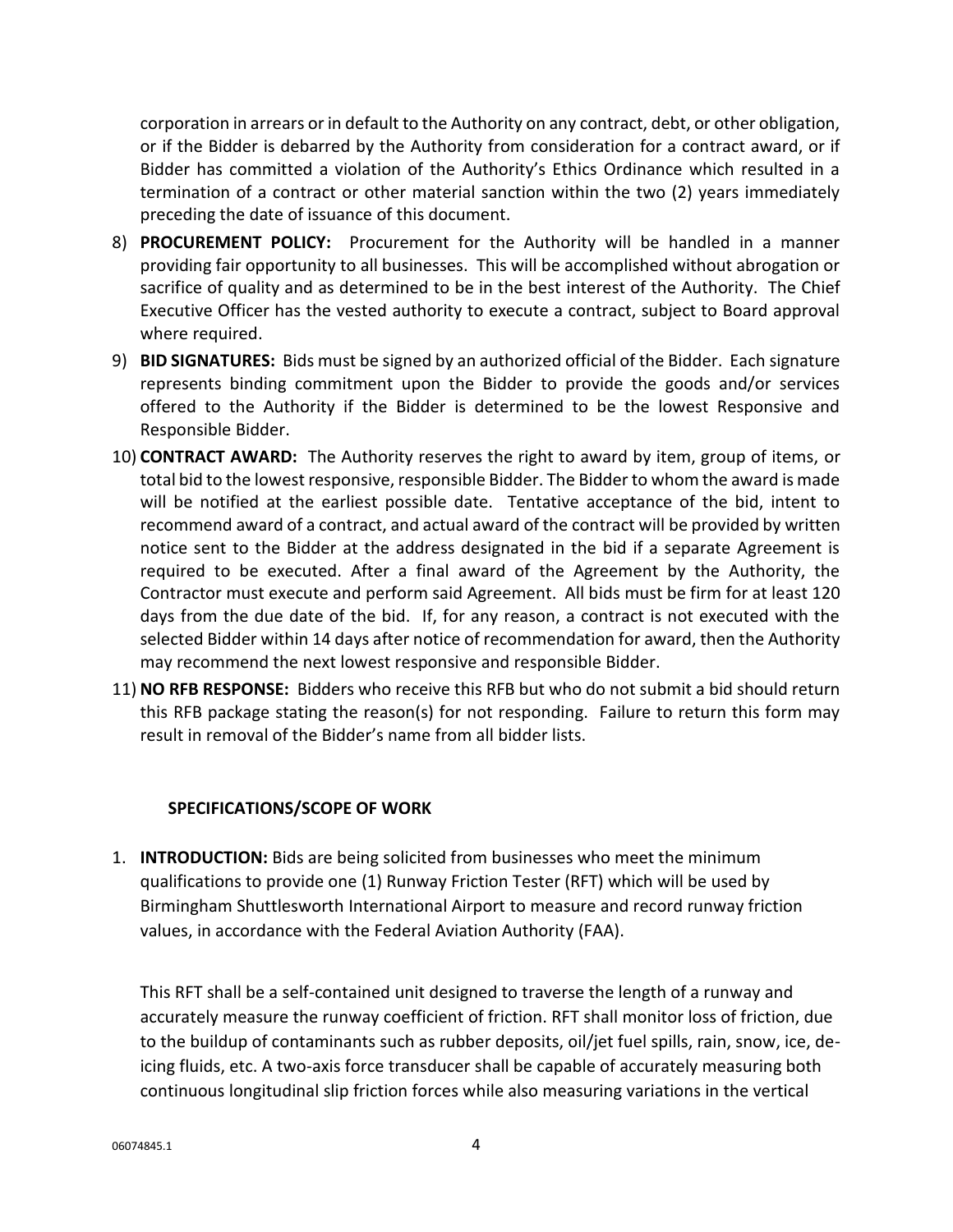force, caused by tire bounce due to runway profile variance. These changes in vertical force shall be measured and canceled, allowing continuous true and accurate slip friction measurement.

Operation shall be accomplished using a laptop computer to automatically process speed, distance, and force transducer output data. Driver shall only need to bring the RFT to the desired speed and press a handheld test start button. All test functions such as test wheel lowering, water application and friction measurement shall be sequentially controlled by the computer. System shall contain automatic calibration verification and self-diagnostics which are initiated at start up.

The RFT shall be mounted in a standard highway pickup to be included in the bid or equipped to be towed with a standard truck hitch.

# **Bidders must reference and abide by the following specifications when bidding on this item:**

FAA Advisory 150/5200-30D FAA Advisory 150/5320-12C Calibration – ASTM E-556 Calibration a Wheel force of Torque Transducer Using a Calibration Platform.

2. **GENERAL INFORMATION:** By submitting a bid, the Bidder certifies that ALL parts and ALL componentry, either manufactured or purchased by the Bidder which are a part of the equipment bid upon, are NEW, and further, that NO USED and/or RECONDITIONED parts or componentry are incorporated in this equipment, unless otherwise specified.

All parts not sufficiently mentioned, but which are necessary in order to furnish complete units, will conform to the best standard known to trade, in strength, quality and workmanship. Whereby any part of the units contemplated by these specifications are not mentioned or not completely described, it is to be understood that the units proposed to be furnished be of the latest design and manufacture. Should the manufacturer's current published data or specifications exceed these, they will be considered minimum and must be furnished.

Each unit must meet all current State, Federal Safety Laws, Rules and Regulations, MIOSHA, and OSHA, and be completely operational and ready for immediate use upon delivery.

3. **MINIMUM QUALIFICATIONS**: Bidders (specifically, the business that will be contractually bound under the contract with the Airport Authority) will be deemed no responsible and rejected without any further evaluation if they do not meet the following qualifications: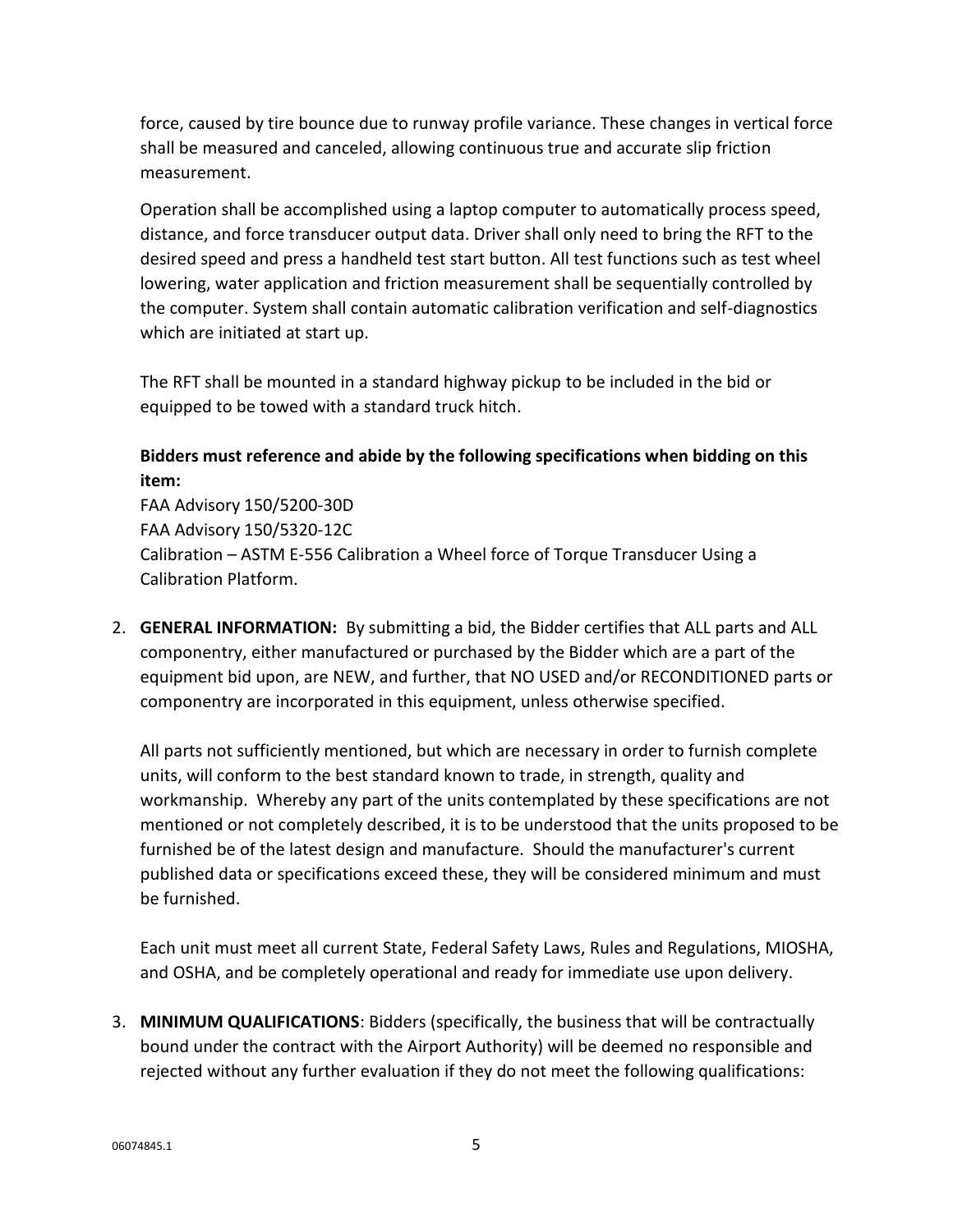a) Must be a Manufacturer of the equipment being bid, or a Dealer who is certified by the Manufacturer to sell the equipment.

# 4. **SCOPE OF SERVICES:**

- a) The successful Bidder (Contractor) must provide a Runway Friction Tester (RFT), per the Specifications herein, to be delivered FOB Destination to the Authority at a location to be specified on the resulting Purchase Order.
- b) Contractor must provide manuals at the time of RFT delivery as follows: Two (2) complete Operators and Maintenance manuals including Maintenance Drawings.
- c) Contractor must provide a 12-month manufacturer's warranty from the date of delivery for repair or replacement at no expense to the Authority as may be required by reason of defective design, workmanship, or materials.
- d) Contractor must provide operator training to at least five Authority personnel and general maintenance and repair training to at least 10 equipment repairpersons.
- 5. **PRODUCT MINIMUM SPECIFICATIONS:** The product must include all of the stated specifications in this section. The Bidder must identify if the product bid (the RFT, its components, and software) meets the stated specifications exactly or has a deviation in the spaces provided beneath each item of specification. Exceptions to the specifications that make it fall below the stated specifications are not acceptable deviations. Any deviations must be accompanied by a detailed explanation of how the product meets or exceeds the specifications. It is the Authority's sole right to determine whether or not a deviation is acceptable.

# A. **COMPONENTS**

- i) Dash mounted display providing speed, digital mu and analog mu display for real time test monitoring.
- ii) Industrial hardened system electronics Vehicle Control Unit (VCU)
- iii) Operator console and Laptop Computer with Windows XP operating system, 60 gigabyte hard drive, Pentium IV processor, USB2 port, Ethernet port, USB 4 port hub.
- iv) Remote, handheld test switch with event marker buttons.
- v) Printer with color graphics
- vi) Keyboard
- vii) Overhead roof mounted LED lightbar.
- viii)Two (2) Remote control spotlights, one each side of RFT
- ix) Test equipment mounted below rear of truck
- x) Baffled, non-corrosive aluminum water tank
- xi) Digital water volume sensor to provide real time water level indication.
- xii) Water Flow Meter
- xiii)Low profile fiberglass pickup bed cover
- xiv)Inverter 12 V / 120 VAC power supply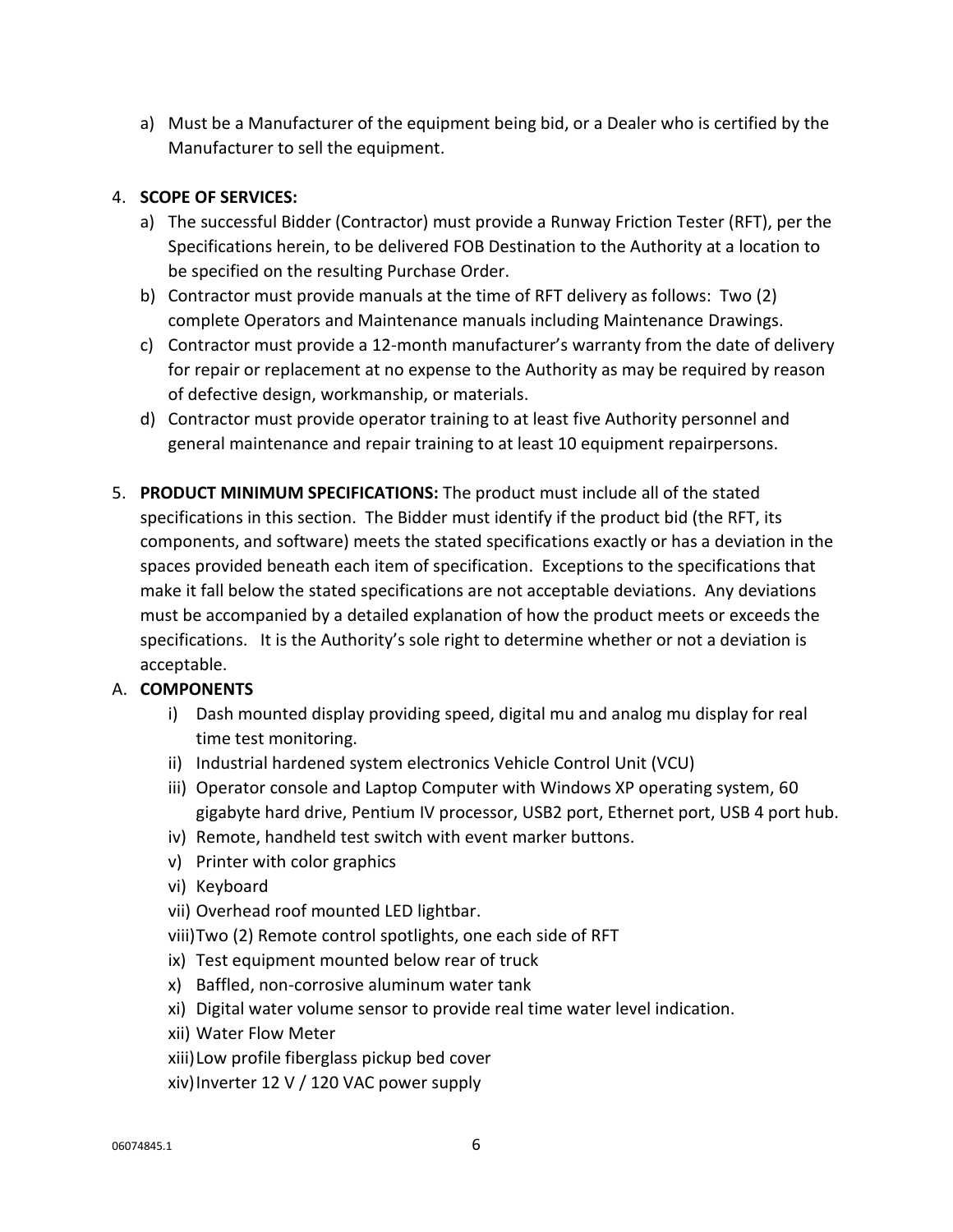YES, MEETS ALL SPECIFICATIONS

\_\_\_\_\_ NO, LIST ALL DEVIATIONS AND DESCRIBE HOW THEY MEET OR EXCEED THE SPECIFICATIONS ABOVE:

# B. **SYSTEM SOFTWARE**

- i) The software shall be Windows based software running in a Windows XP environment. Software shall have on-line help functions. Software shall be capable of operating in both Metric and US Standard units.
- ii) Software shall ensure that a calibration MUST be performed prior to testing, by locking out the test section of the software until field calibration has been completed.
- iii) Software shall allow the operator to calibrate the force transducers, distance encoders, flow meters and temperature sensors on the system. The screens shall provide details on the values determined by the calibration system.
- iv) Software shall allow for diagnostics of all digital encoders, analog devices, and analog to digital encoders and timers in the system.
- v) Software shall allow the operator to select and configure all devices on the system including selection of test type, test watering, test cycling, test cycle times, measurement units, data display options and formats, data storage and printer options.
- vi) Software shall provide for onboard printing of test data both during and after testing sequence is complete.
- vii) Software shall provide test information templates which are customizable by the operator, and allow multiple templates to be stored and recalled from the test screen. All information shall be stored with the test data.
- viii) Software shall allow for real time display of speed, MU, water tank volume, number of tests since water fill-up, temperature sensor output, test cycle completion, test data values such as MU average traction values and load values from the two axis transducer. User shall be able to select what data is displayed during test sequence.

# YES, MEETS ALL SPECIFICATIONS

NO, LIST ALL DEVIATIONS AND DESCRIBE HOW THEY MEET OR EXCEED THE SPECIFICATIONS ABOVE:

# C. **MEASURED AND RECORDED PERAMETERS**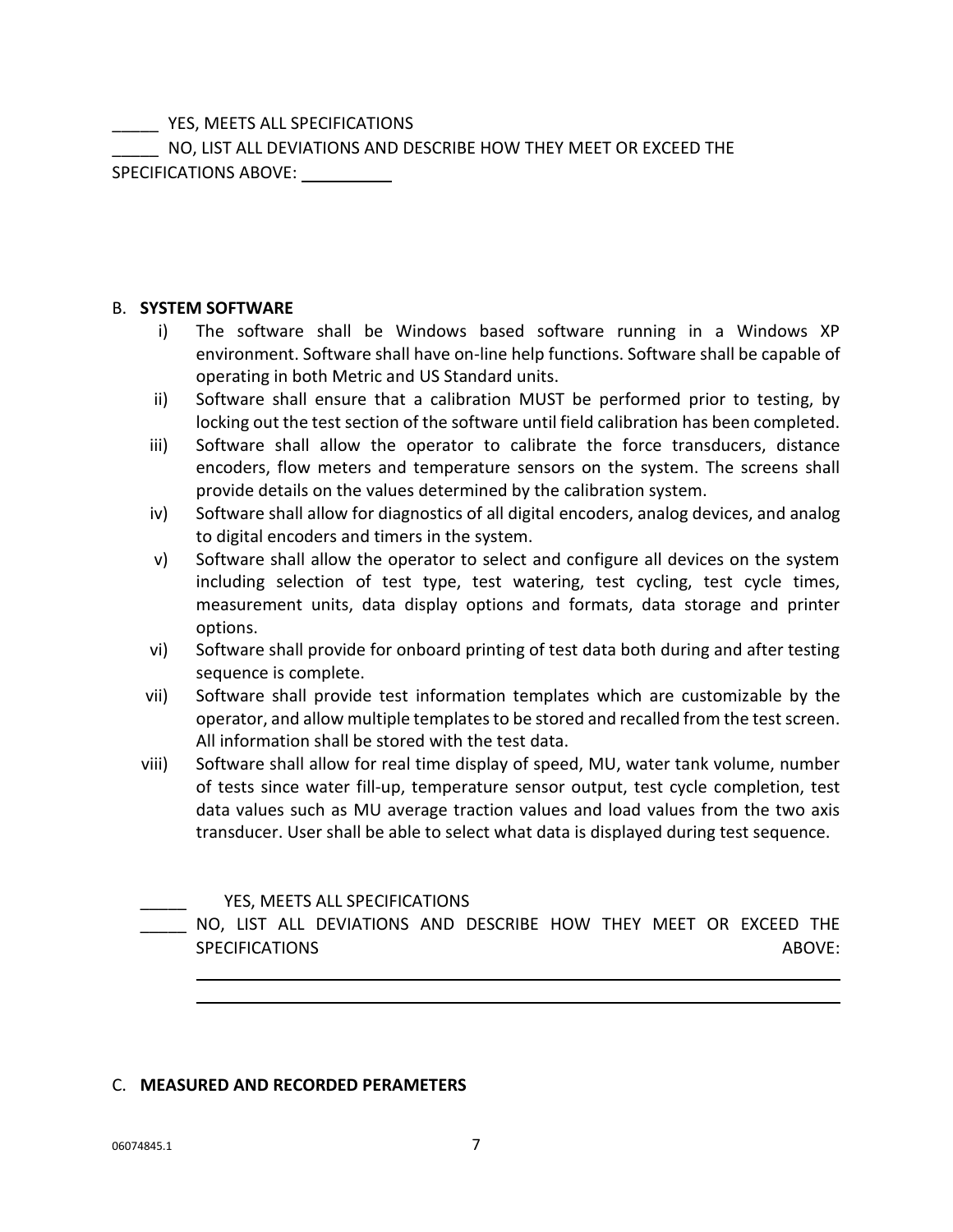i) The RFT is a slip friction system. The recorded friction value shall be proportional to the ratio of the instantaneous longitudinal slip force to the instantaneous vertical wheel load.

#### YES, MEETS ALL SPECIFICATIONS

|  |                       | NO, LIST ALL DEVIATIONS AND DESCRIBE HOW THEY MEET OR EXCEED THE |  |  |  |        |
|--|-----------------------|------------------------------------------------------------------|--|--|--|--------|
|  | <b>SPECIFICATIONS</b> |                                                                  |  |  |  | ABOVE: |

## D. **SPEED RANGE**

i) When conducting friction measurements, the speed for the RFT shall be within FAA regulations.

YES, MEETS ALL SPECIFICATIONS

NO, LIST ALL DEVIATIONS AND DESCRIBE HOW THEY MEET OR EXCEED THE SPECIFICATIONS ABOVE: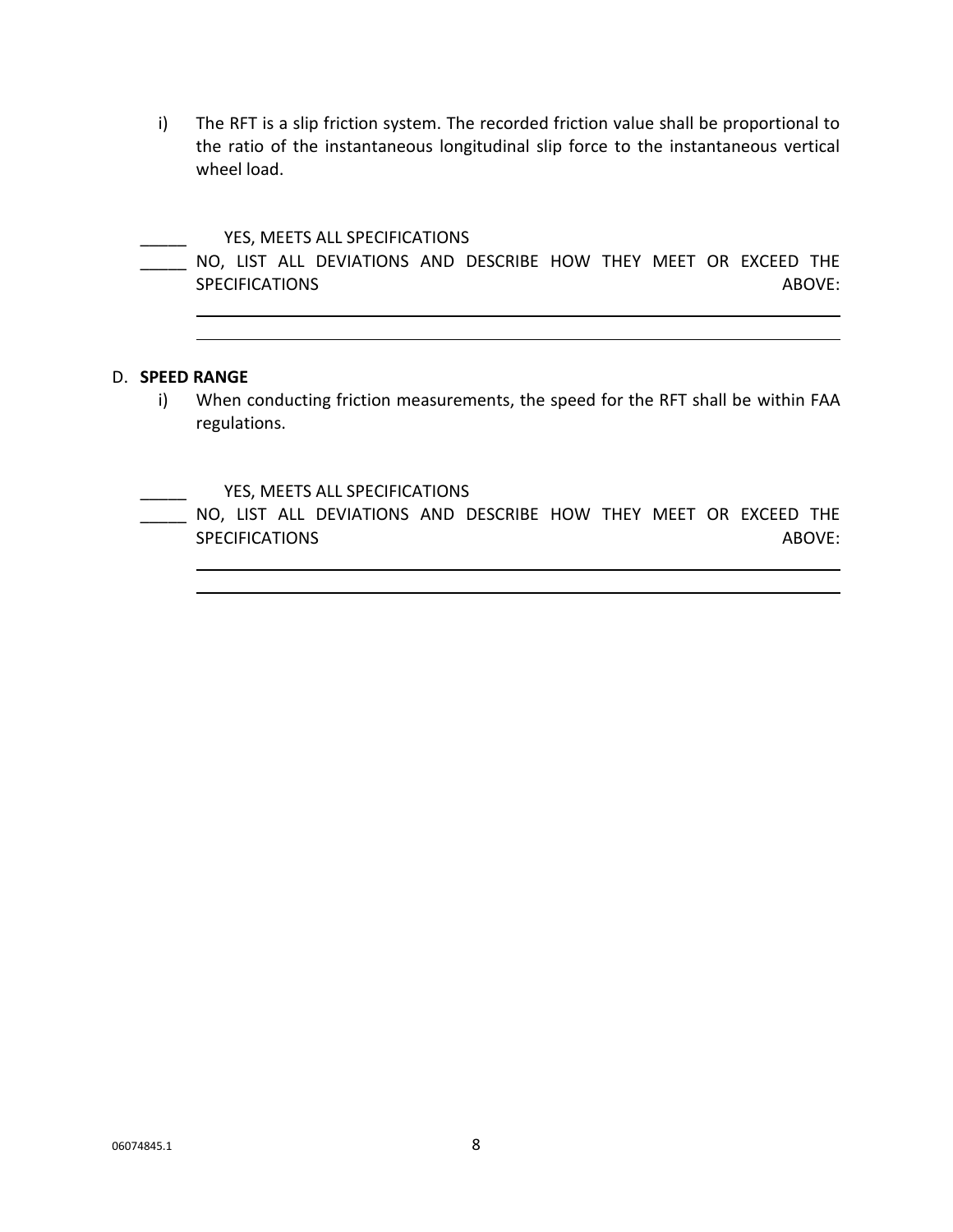## **STANDARD TERMS AND CONDITIONS OF AGREEMENT**

- 1) **Assignment/Transfer:** Assignment or transfer of this contract without written consent of the Wayne County Airport Authority (Authority) may be construed by the Authority as a breach of contract sufficient to cancel this agreement at the discretion of the Authority.
- 2) **Inspection:** All goods and services shall be subject to inspection and approval by Purchaser at all reasonable times including inspection during manufacture. Inspection and approval by Purchaser at Seller's plant does not preclude rejection for defects upon discovery by subsequent inspection. Any goods and services rejected by Purchaser shall be promptly repaired or replaced at Seller's expense. Any and all costs incurred by Purchaser in connection with the return of goods rejected by Purchaser as defective shall be at Seller's risk and expense.
- 3) **FOB and Risk of Loss:** All items must be FOB Destination and all freight charges must be included in the Bid unless otherwise indicated in this document Regardless of FOB point, Seller agrees to bear all risks of loss, injury or destruction of goods and materials ordered herein which occur prior to delivery and acceptance; and such loss, injury or destruction shall not release Seller from any obligation hereunder.
- 4) **Warranty:** Seller warrants that it has good and merchantable title to the goods sold hereunder and that said goods shall conform to the descriptions and applicable specifications and samples. Such goods shall be of good merchantable quality and fit for the known purposes for which sold, and are free and clear of all liens and encumbrances. Seller and Purchaser agree that this order does not exclude, or in any way limit, other warranties provided for in this agreement or by law.
- 5) **Excise and Sales Tax:** The prices herein must not include any Federal excise taxes or sales taxes imposed by any State or Municipal Government. Such taxes, if included, must be deducted by the Seller when submitting invoice for payment.
- 6) **Invoices:** Invoices for Goods must be submitted on date of complete shipment. Invoices for Services must be submitted within 45 days after completion of Services. Payment will be delayed if the invoice fails to reference PO number, ordering department, unit prices, quantities, totals, and a full description of the order that matches the PO.
- 7) **IRS Form W-9:** Seller must have on file with the Authority an IRS Form W-9 before Purchaser will issue any payment to Seller.
- 8) **Compliance with Laws:** Contractor represents and warrants that the performance of this order and the furnishing of goods or services required shall be in accordance with the applicable standards, provisions and stipulations of all pertinent Federal, State or Authority laws, rules, regulations, resolutions, and ordinances including but not limited to the Fair Labor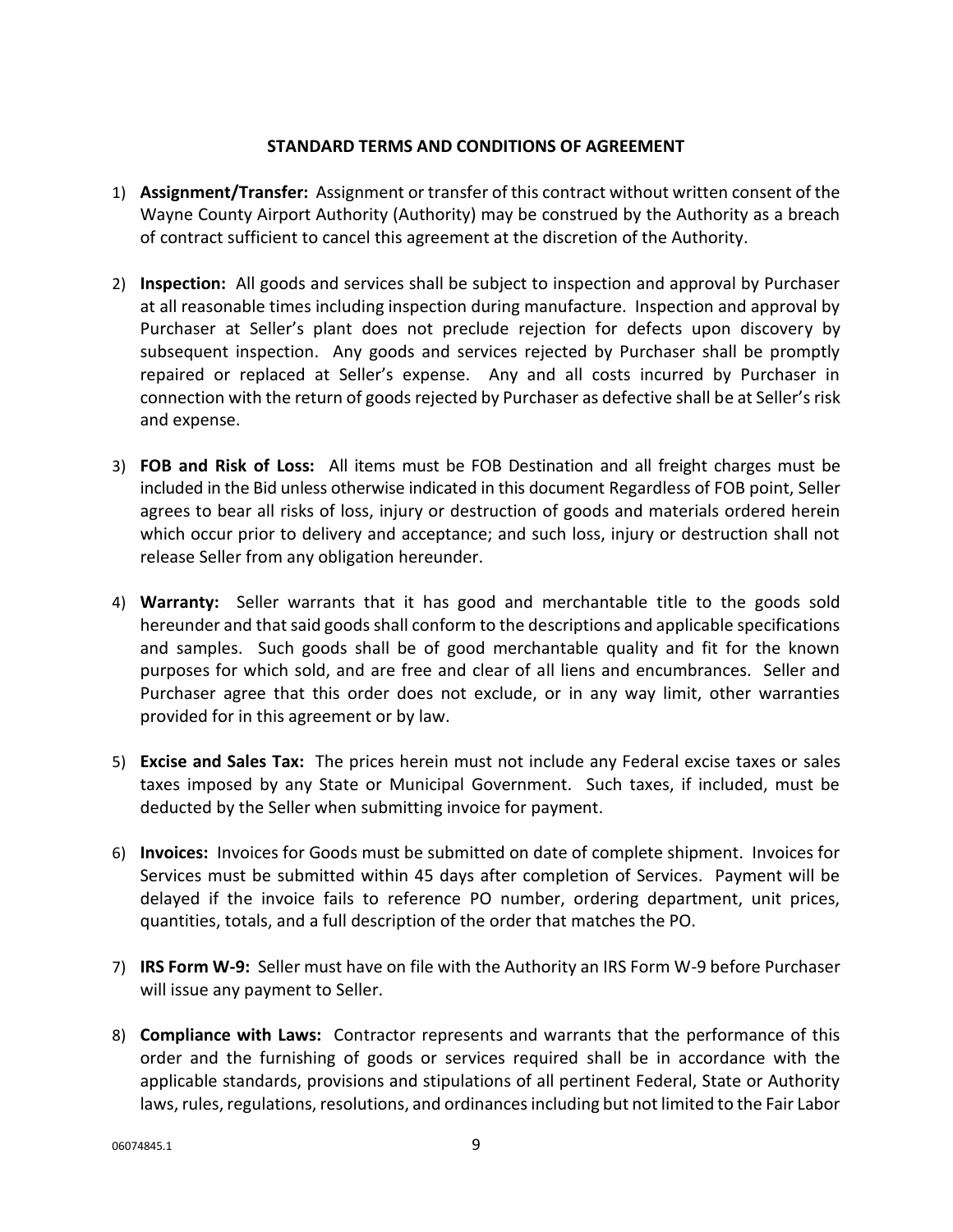Standards Act, the Equal Employment Opportunity rules and regulations, the Transportation Safety Act and the Occupational Safety and Health Acts.

- 9) **Amendments:** No amendment, modification or supplement to this contract shall be binding unless it is in writing and signed by authorized representatives of the parties.
- 10) **Termination:** When in Authority's best interest, Authority may unilaterally cancel this agreement at any time, whether or not Contractor is in default of any of its obligations hereunder. Under any such cancellation, Contractor agrees to waive any claim for damages, including loss of anticipated profit on account hereof. However, the Authority agrees that Contractor shall be paid for items and/or services already accepted by Authority, but in no event shall the Authority be liable for any loss of profits on the order or portion thereof so terminated. Either party may terminate this agreement at any time for the failure of the other to comply with any of its material terms and conditions.
- 11) **Waiver of Breach:** No waiver by either party of any breach of any of the covenants or conditions herein contained performed by the other party shall be construed as a waiver of any succeeding breach of this same or of any other covenant or condition.
- 12) **Complete Agreement:** The parties agree that the conditions of purchase stated herein and all statements on the reverse side hereof or attachments hereto set forth their entire agreement and there are no promises or understandings other than those stated herein, and that any prior negotiations between the Purchaser and Seller or terms or conditions of sales set forth in the Seller's quotation or order or sales acknowledgement shall not constitute a part of the agreement between the Purchaser and Seller concerning this purchase. The term "agreement" as used in this clause shall include any future written amendments, modifications, or supplements made in accordance herewith.
- 13) **Liability and Indemnity:** Contractor agrees to protect, defend, reimburse, indemnify and hold the Authority, its officers, affiliates, employees and agents harmless at all times from and against any and all claims, liabilities, expenses, losses, demands, damages, fines and causes of action of every kind and character made, incurred, sustained or initiated by any party hereto, any party acquiring any interest hereunder, any agent or employee of any party hereto, any third or other party whomsoever, or any governmental agency, arising out of, incident to, or in connection with this contract, or in the performance, nonperformance or purported performance of the work or services or breach of the terms hereof, except when Authority is solely at fault.
- 14) **Records:** The Authority reserves the right to inspect all vendor documents relating to this agreement for up to three (3) years after expiration.
- 15) **Insurance:** Contractor, at its own expense and in its own name, must provide and keep in force during the term of this Agreement, the following insurance coverages, provided by a company(s) licensed to conduct business in the State of Michigan, acceptable to Authority,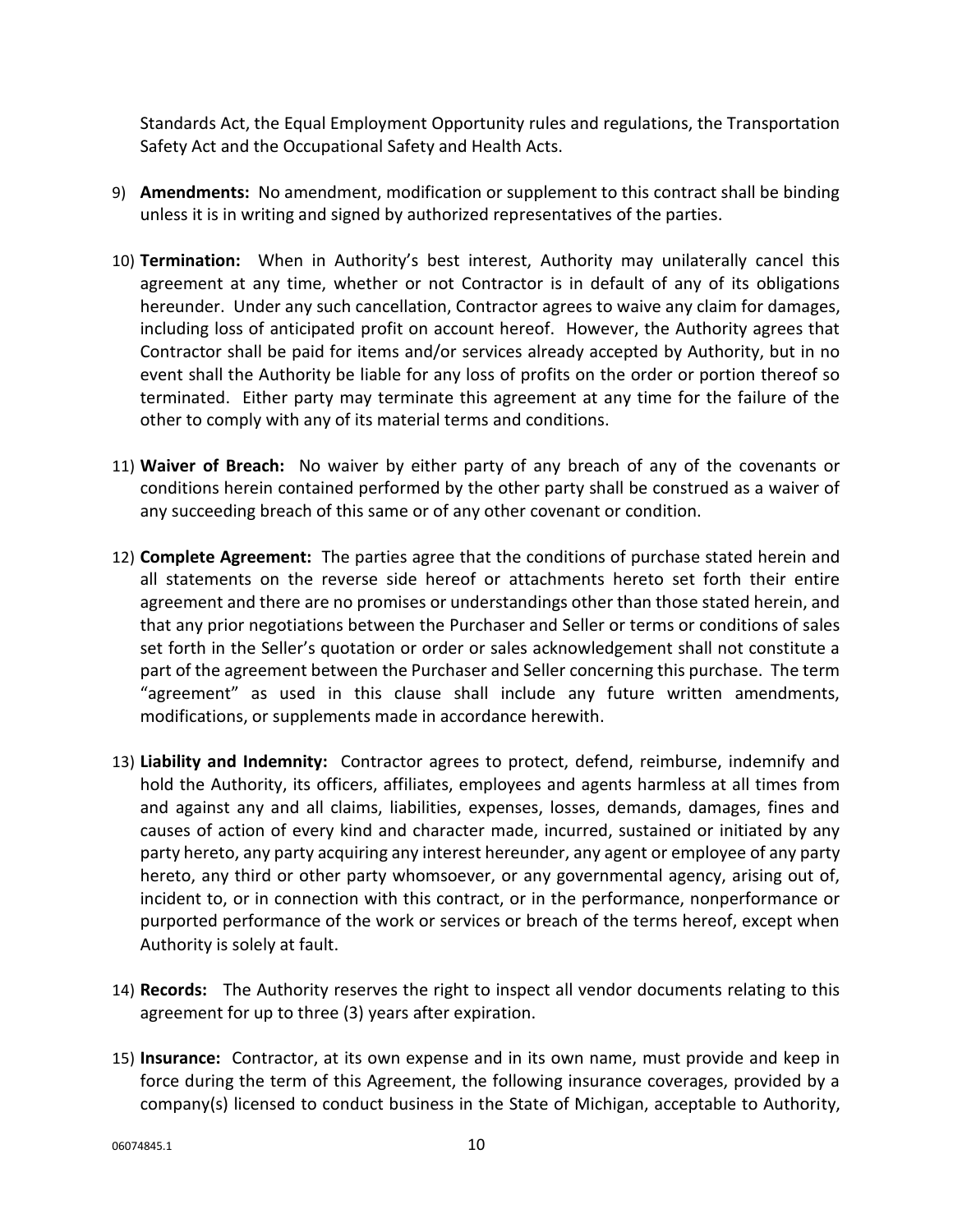with limits not less than indicated for the respective items or as otherwise agreed. Types of coverages and limits of liability shall be as set forth in the Special Instructions, Terms and Conditions.

16) **Noncompliance:** Failure to deliver in accordance with specifications will be cause for the Authority may cancel the contract or any part thereof and purchase on the open market, charging any additional cost to the Contractor.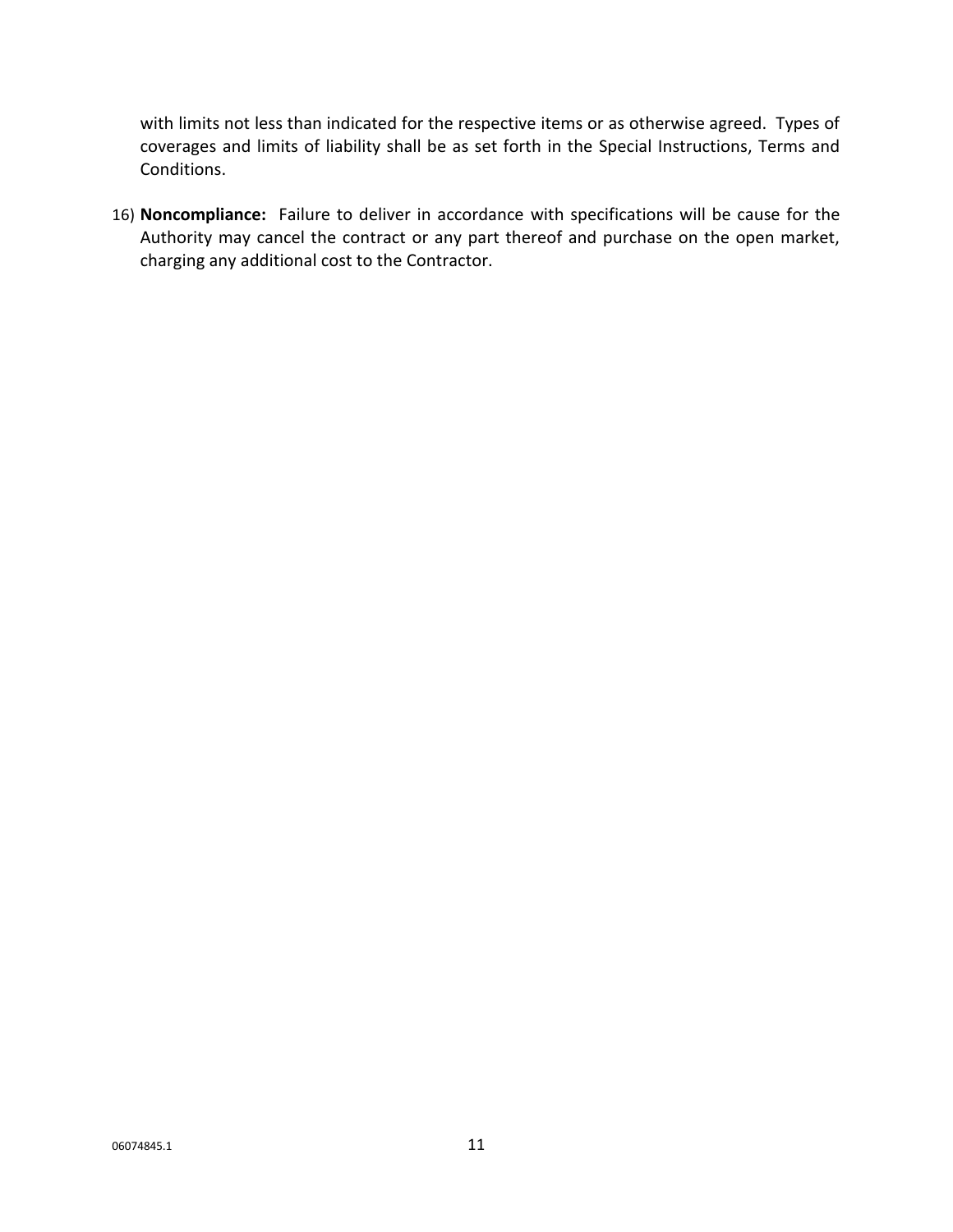#### **REQUIRED FORMS**

| <b>BID FORM</b>   |  |
|-------------------|--|
| <b>PRICE PAGE</b> |  |

#### **BID FORM**

<span id="page-11-0"></span>**Failure to complete this form shall result in your bid being deemed nonresponsive and rejected without any further evaluation.**

#### **OFFER**

#### **TO: Birmingham Airport Authority**:

The Undersigned hereby offers and agrees to furnish the goods and/or services in compliance with all terms, scope of work, conditions, specifications, and addenda in the Request for Bid.

## **ADDENDA:**

The undersigned has read, understands and is fully cognizant of the Information to Bidders, Offer and Form of Agreement, all Exhibits thereto, together with any written addendum issued in connection with any of the above. The undersigned hereby acknowledges receipt of the following addendum(s): \_\_\_\_\_, \_\_\_\_\_, \_\_\_\_\_, \_\_\_\_\_ (write "none" if none). In addition, the undersigned has completely and appropriately filled out all required forms.

#### **OBLIGATION:**

The undersigned, by submission of this Bid Form, hereby agrees to be obligated, if selected as the Contractor, to provide the stated goods and/or services to the Authority, for the term as stated herein, and to enter into an Agreement with the Authority, in accordance with the

06074845.1 12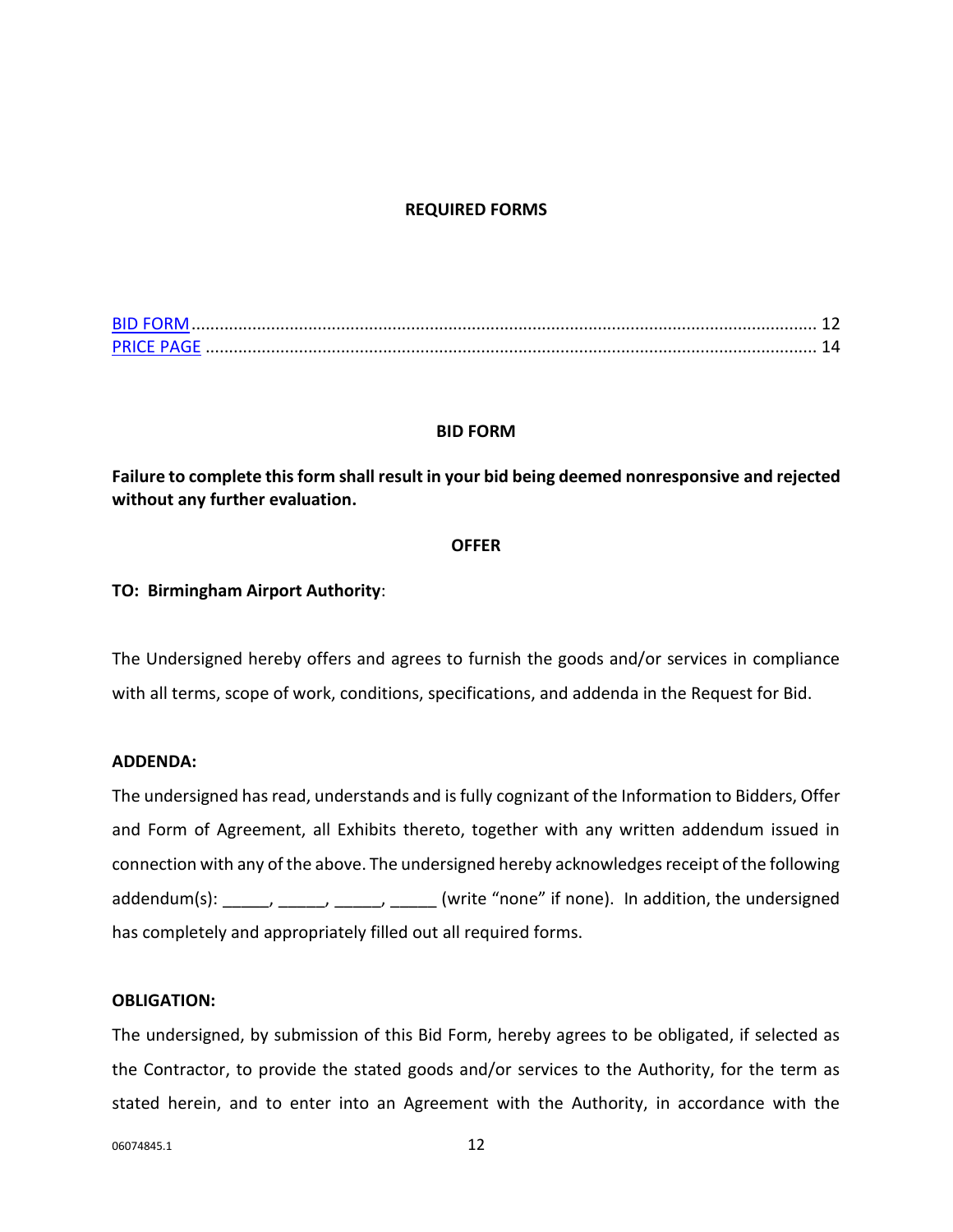Conditions, Scope and Terms, as well as the Form of Agreement, together with any written addendum as specified above.

#### **COMPLIANCE:**

By submitting this Bid Form, the Bidder represents that: 1) the Bidder is in compliance with any applicable provisions of the Authority's Ethics Ordinance, and 2) if awarded a contract to provide the Construction, Goods or Services required in the RFB, the Bidder will comply with the Authority's Ethics Ordinance.

#### **NONCOLLUSION:**

The undersigned, by submission of this Bid Form, hereby declares that this Bid is made without collusion with any other business making any other Bid, or which otherwise would make a Bid.

## **BID PRICE:**

The undersigned agrees to abide by the pricing contained on the Price Page.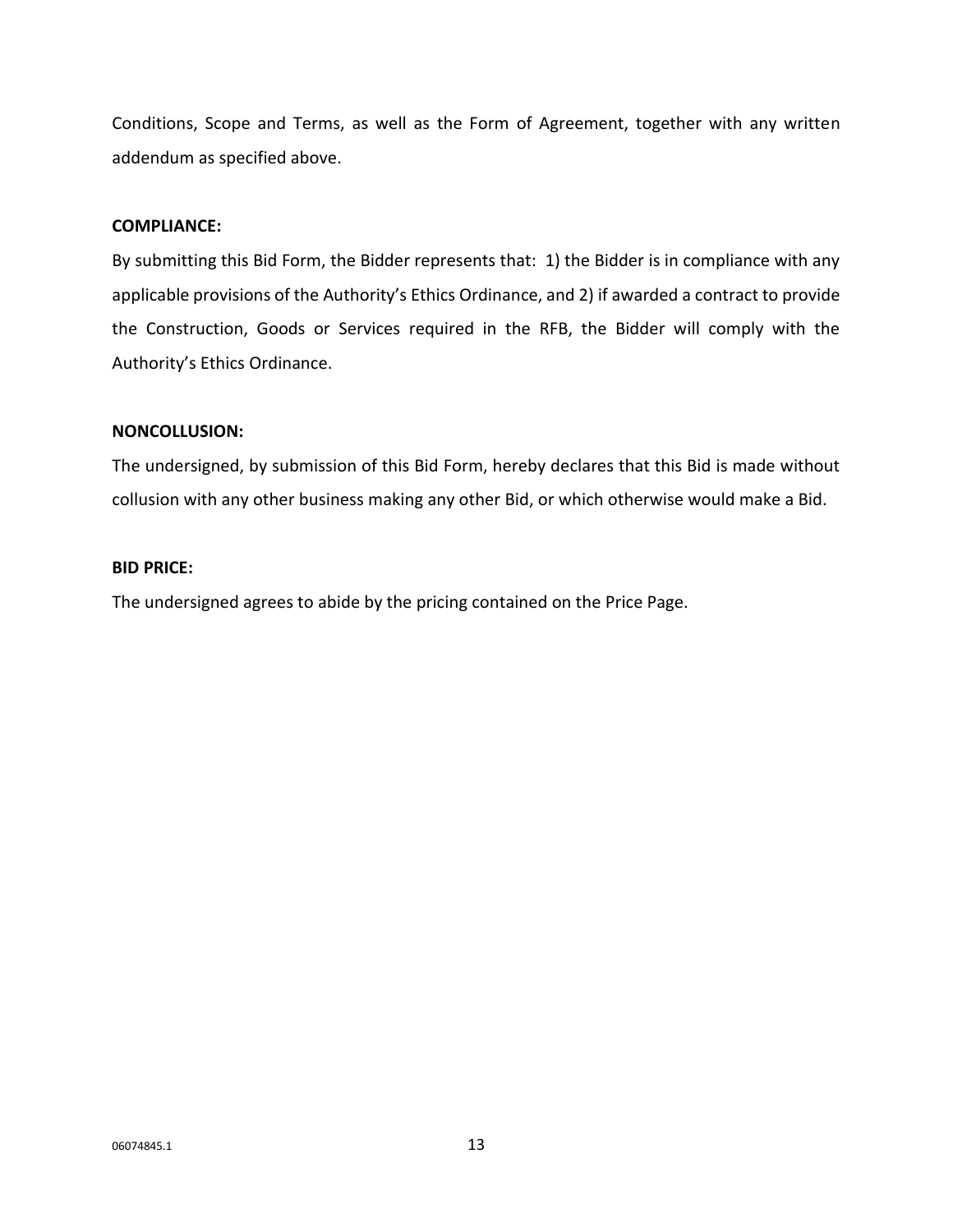|                     |                                                                                                                       | For clarification of this offer,                                                                              |
|---------------------|-----------------------------------------------------------------------------------------------------------------------|---------------------------------------------------------------------------------------------------------------|
| contact:            |                                                                                                                       |                                                                                                               |
| <b>Company Name</b> |                                                                                                                       |                                                                                                               |
|                     |                                                                                                                       |                                                                                                               |
|                     |                                                                                                                       |                                                                                                               |
| Address             |                                                                                                                       |                                                                                                               |
|                     |                                                                                                                       | Phone: 2008 2010 2010 2010 2011 2021 2022 2023 2024 2022 2023 2024 2022 2023 2024 2025 2026 2027 2028 2021 20 |
|                     | <u> 1989 - Johann Stoff, Amerikaansk politiker († 1908)</u>                                                           |                                                                                                               |
| City                | State Zip                                                                                                             |                                                                                                               |
|                     |                                                                                                                       |                                                                                                               |
|                     |                                                                                                                       |                                                                                                               |
|                     | Signature of Person Authorized to Sign                                                                                |                                                                                                               |
|                     |                                                                                                                       |                                                                                                               |
|                     | <u> 1989 - Johann Stoff, deutscher Stoff, der Stoff, der Stoff, der Stoff, der Stoff, der Stoff, der Stoff, der S</u> |                                                                                                               |
| <b>Printed Name</b> |                                                                                                                       |                                                                                                               |
|                     |                                                                                                                       |                                                                                                               |
|                     | <u> 1980 - Johann Barbara, martin da basar a shekara 1980 - An tsara 1980 - An tsara 1980 - An tsara 1980 - An ts</u> |                                                                                                               |
| Title               |                                                                                                                       |                                                                                                               |
|                     |                                                                                                                       |                                                                                                               |
|                     |                                                                                                                       |                                                                                                               |
| Federal Tax ID      |                                                                                                                       |                                                                                                               |
|                     |                                                                                                                       |                                                                                                               |
|                     |                                                                                                                       |                                                                                                               |
|                     |                                                                                                                       |                                                                                                               |
| Date                |                                                                                                                       |                                                                                                               |
|                     |                                                                                                                       |                                                                                                               |

# **I certify, under penalty of perjury, that I have the legal authorization to bind the firm hereunder:**

# **PRICE PAGE**

<span id="page-13-0"></span>**Failure to complete this form shall result in your bid being deemed nonresponsive and rejected without any further evaluation.**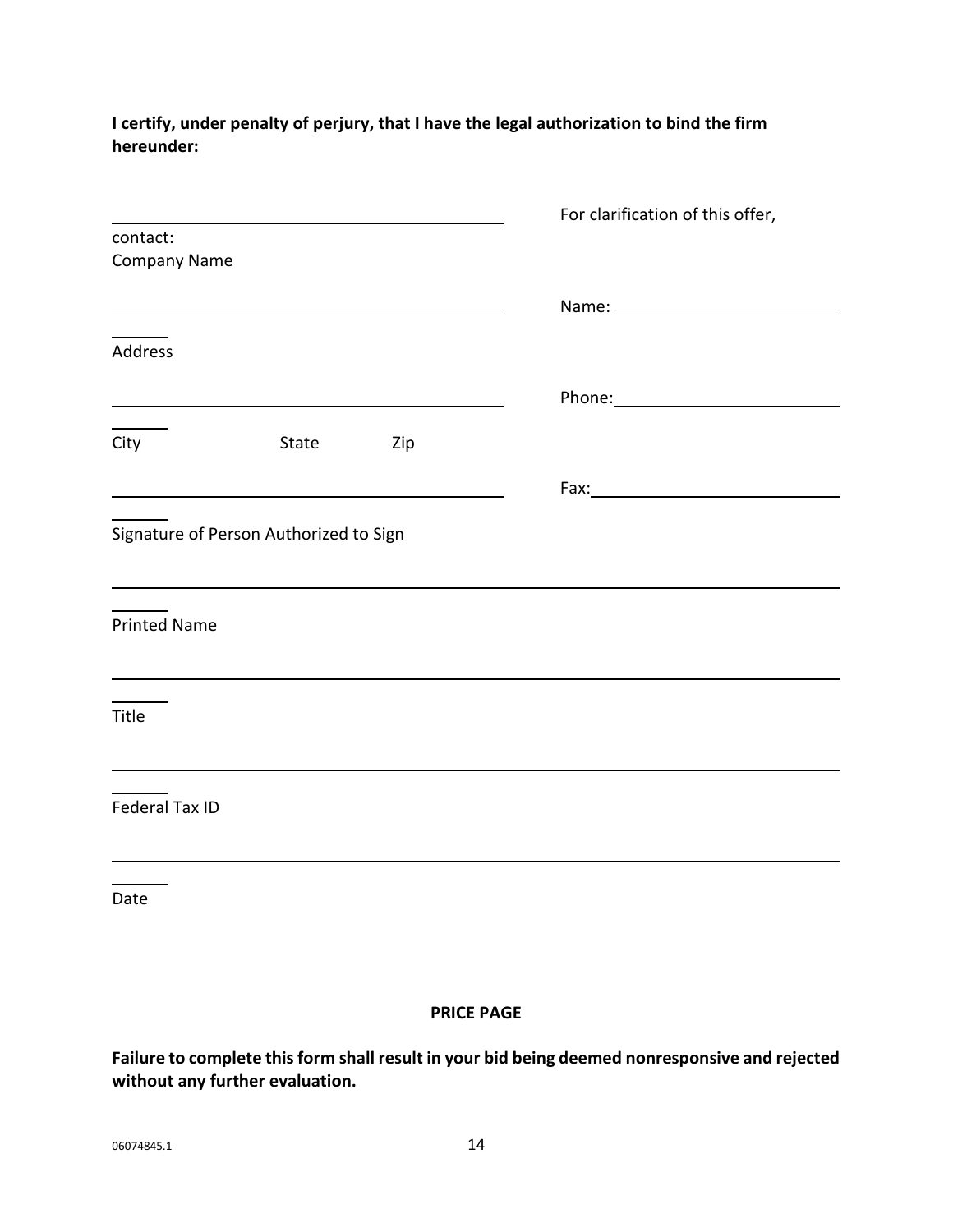**One (1) Runway Friction Tester (including delivery), per specifications: \$\_\_\_\_\_\_\_\_\_\_\_\_\_\_**

**Delivery guaranteed no later than \_\_\_\_\_\_\_\_ calendar days after receipt of order.**

# **SUBMISSION REQUIREMENTS:**

Bidders must submit via email to Ed Seoane, VP of Purchasing, at eseosne@flybirmingham.com their bid including any equipment literature or additional information.

# **AND**

**2)** Bidders who are Dealers must submit **with their Bid**, a current copy of their certification by the Manufacturer, identifying the Bidder as a certified Dealer.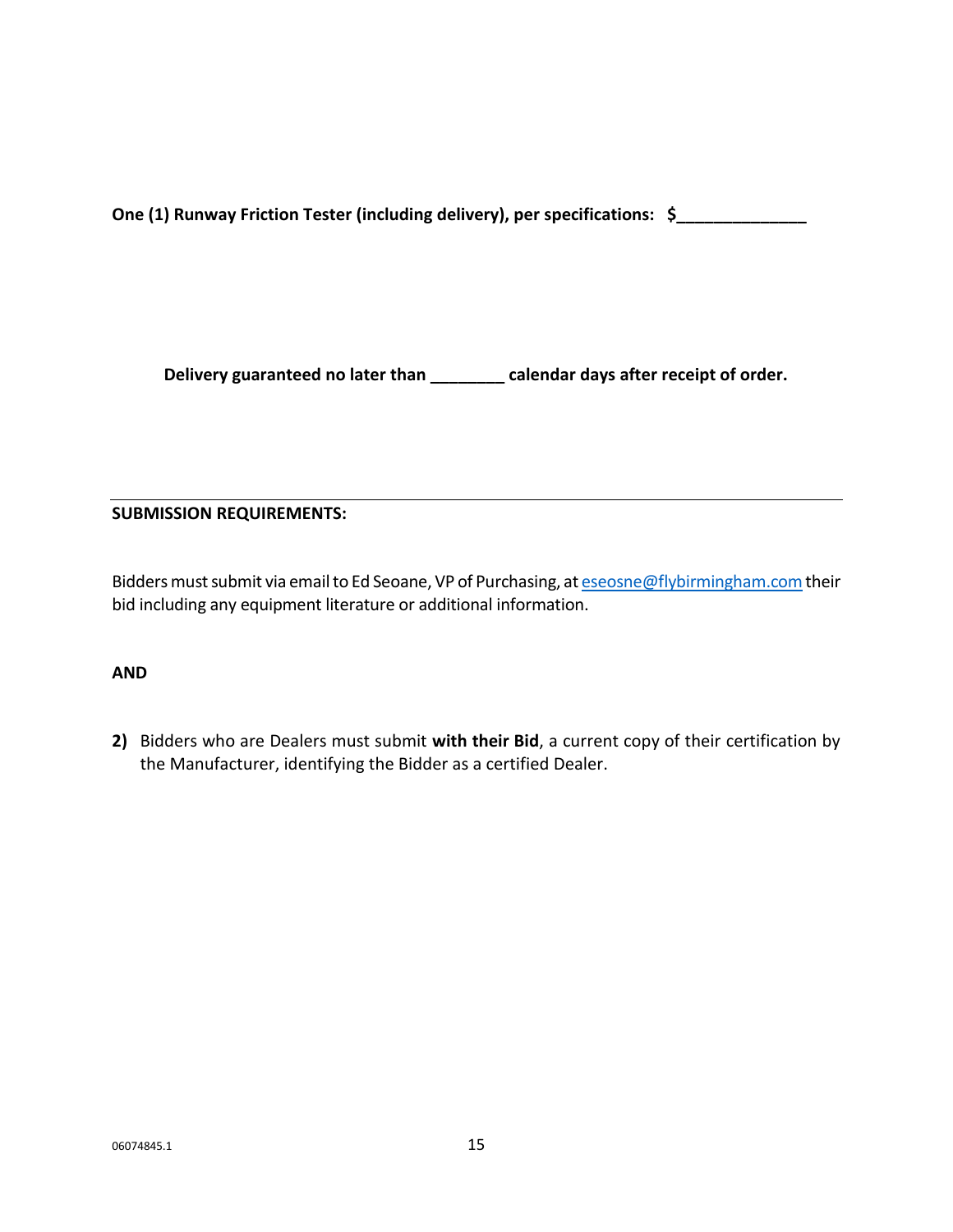# **DBE Goal for this Contract**

This contract has no federal funds associated and as such does not have a DBE goal.

## **SUBCONTRACTOR FORM**

**Failure to complete this form may result in your Bid or Proposal being deemed nonresponsive and rejected without any further evaluation.**

# **Are there any subcontractors to be utilized under this contract?**

YES - You must complete both pages.

NO - You must complete only this page.

#### **ACKNOWLEDGED BY:**

Firm:

Name: Name: Name: Name: Name: Name: Name: Name: Name: Name: Name: Name: Name: Name: Name: Name: Name: Name: Name: Name: Name: Name: Name: Name: Name: Name: Name: Name: Name: Name: Name: Name: Name: Name: Name: Name: Name:

Title:

(Authorized Representative)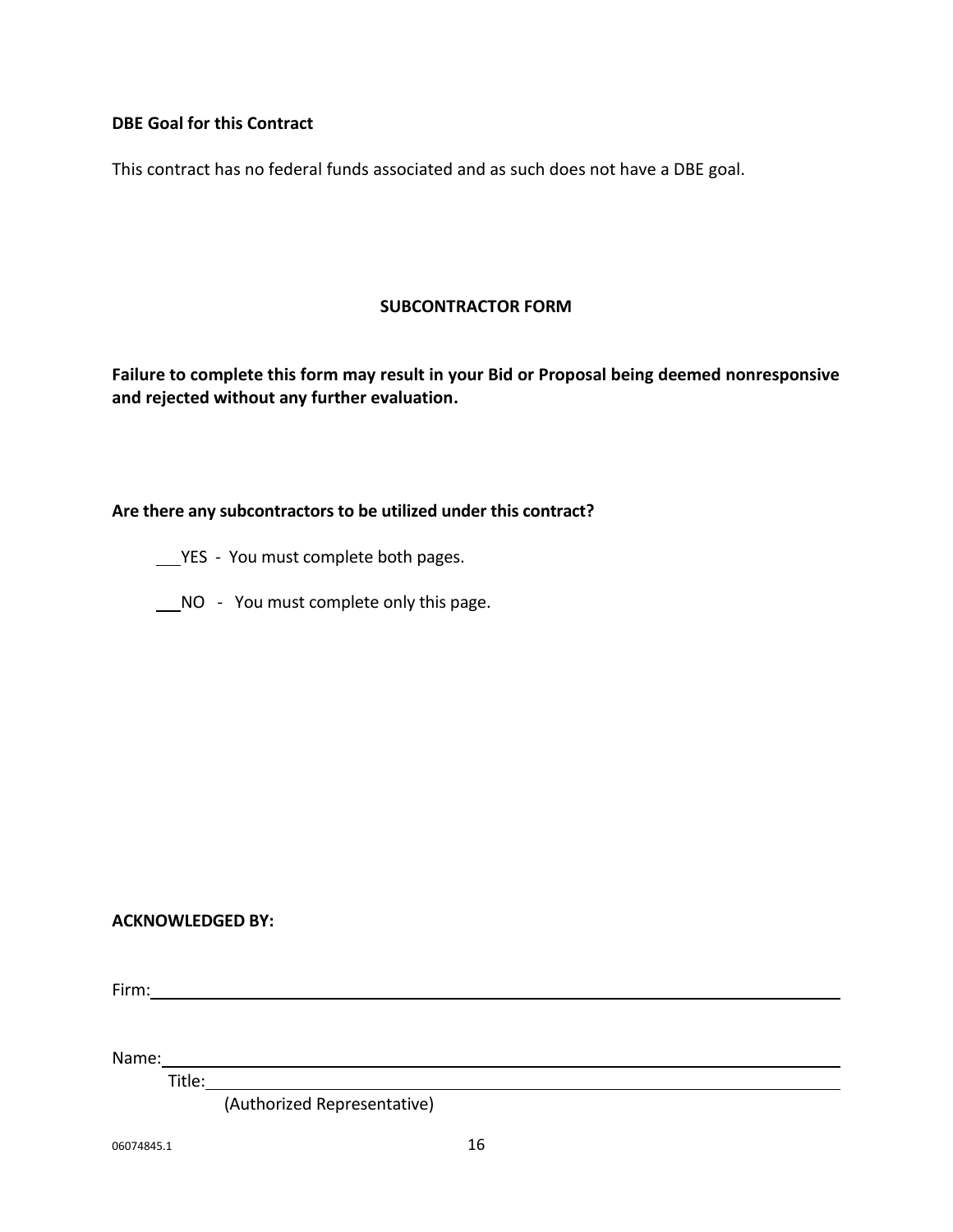Signature: and the state of the state of the state of the state of the state of the state of the state of the state of the state of the state of the state of the state of the state of the state of the state of the state of

Date: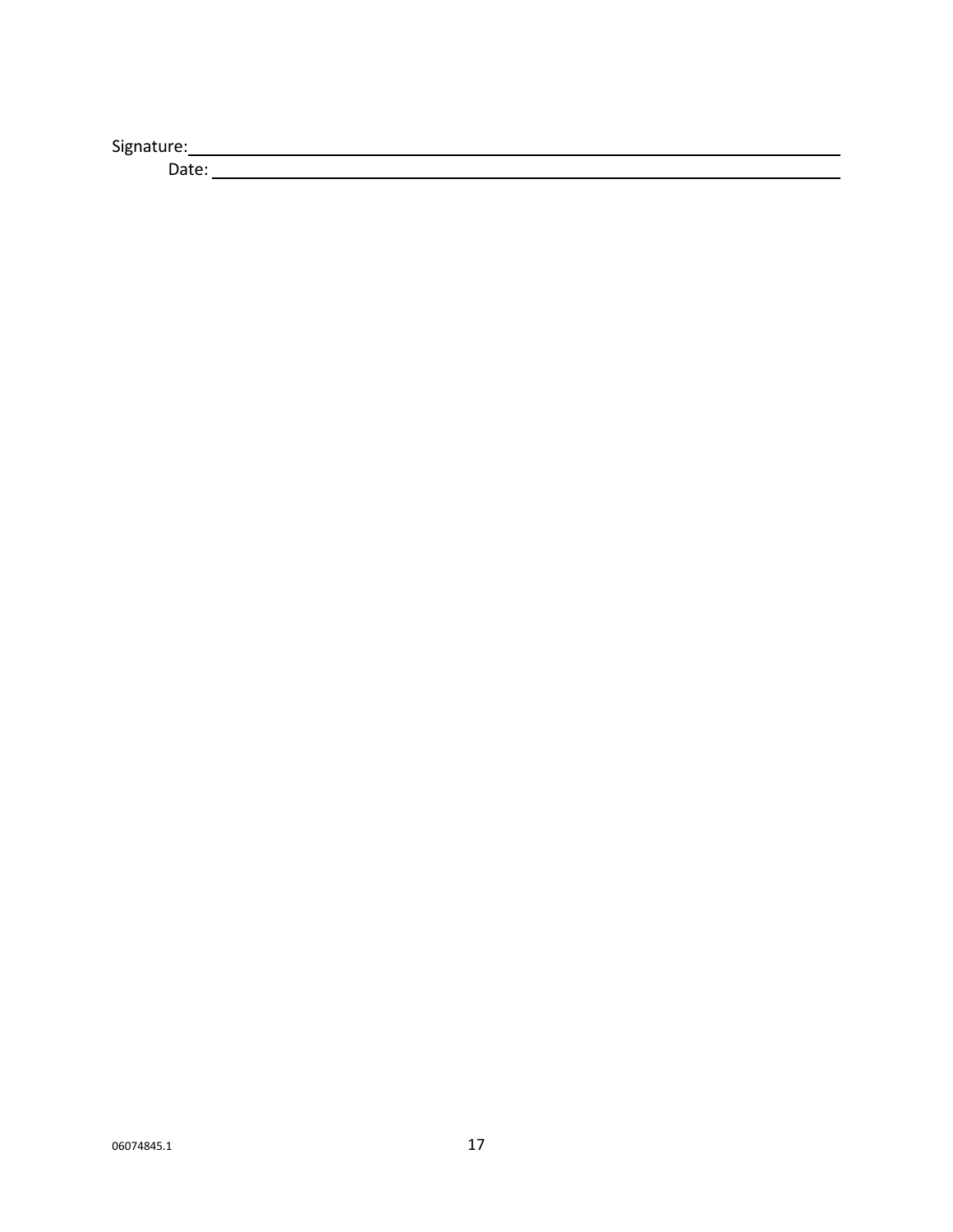#### **SUBCONTRACTOR FORM Continued**

**(If you have more than one Subcontractor, make additional copies as needed)**

Prime Contractor

State relationship, if any, between Prime Contractor and each Subcontractor:

**NOTE**: Both the Prime Contractor/Consultant and Subcontractor must sign this form appropriately.

| $\begin{picture}(150,10) \put(0,0){\vector(1,0){100}} \put(15,0){\vector(1,0){100}} \put(15,0){\vector(1,0){100}} \put(15,0){\vector(1,0){100}} \put(15,0){\vector(1,0){100}} \put(15,0){\vector(1,0){100}} \put(15,0){\vector(1,0){100}} \put(15,0){\vector(1,0){100}} \put(15,0){\vector(1,0){100}} \put(15,0){\vector(1,0){100}} \put(15,0){\vector(1,0){100}}$ |
|--------------------------------------------------------------------------------------------------------------------------------------------------------------------------------------------------------------------------------------------------------------------------------------------------------------------------------------------------------------------|
|                                                                                                                                                                                                                                                                                                                                                                    |
| Owners/Partners/Corporate Directors/Principal Stockholders (>5% stock holdings):                                                                                                                                                                                                                                                                                   |
|                                                                                                                                                                                                                                                                                                                                                                    |
|                                                                                                                                                                                                                                                                                                                                                                    |
|                                                                                                                                                                                                                                                                                                                                                                    |

06074845.1 18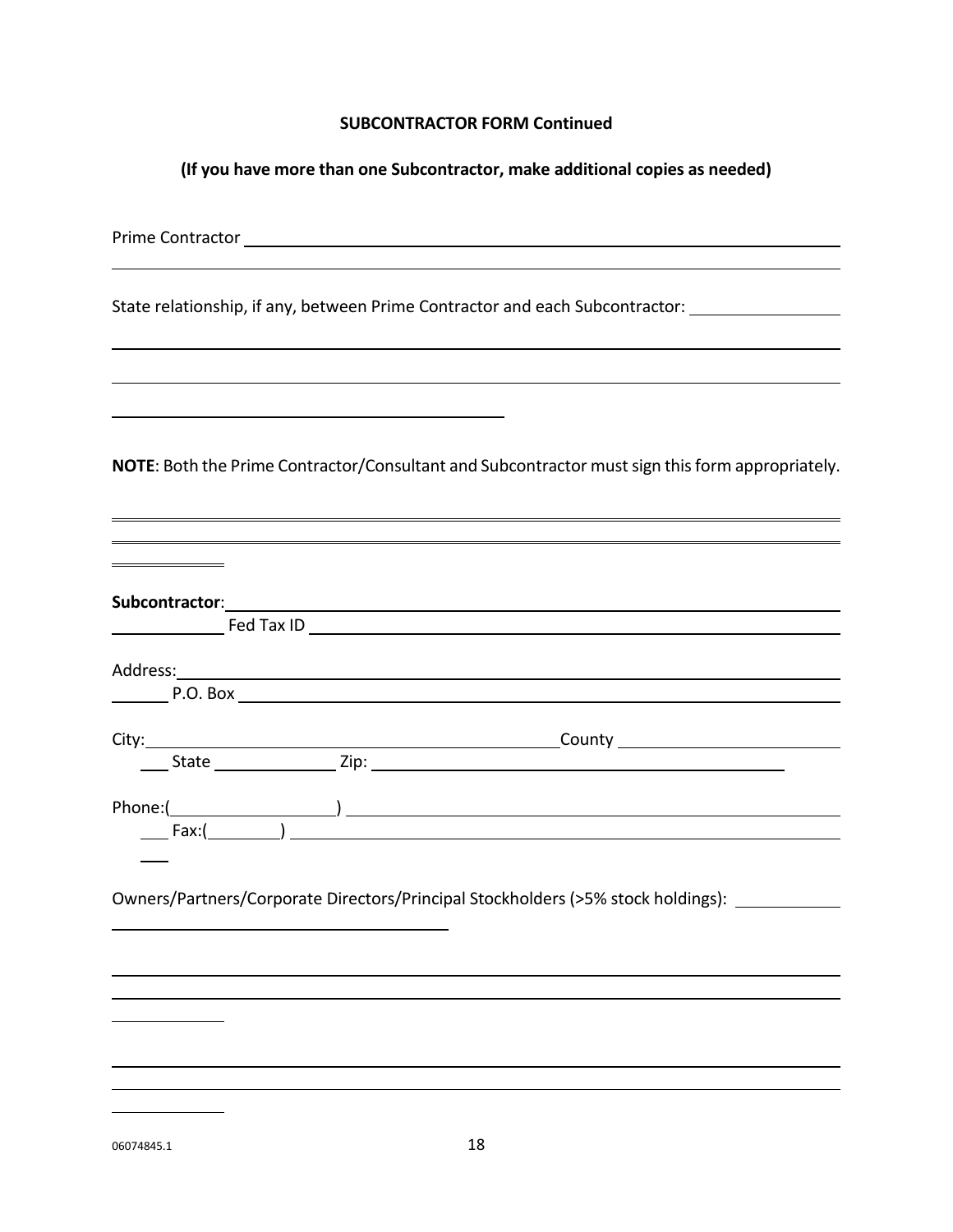| Work to perform: Note that the set of the set of the set of the set of the set of the set of the set of the set of the set of the set of the set of the set of the set of the set of the set of the set of the set of the set |            |           |
|-------------------------------------------------------------------------------------------------------------------------------------------------------------------------------------------------------------------------------|------------|-----------|
| %                                                                                                                                                                                                                             |            |           |
| <b>ACKNOWLEDGED BY:</b>                                                                                                                                                                                                       |            |           |
| I acknowledge that all the above information has been completely filled out and is true.                                                                                                                                      |            |           |
| <b>SUBCONTRACTOR</b>                                                                                                                                                                                                          |            |           |
|                                                                                                                                                                                                                               | Authorized | Signature |
| Name & Title                                                                                                                                                                                                                  | Date       |           |
| I acknowledge that all the above information has been completely filled out and is true.                                                                                                                                      |            |           |
| PRIME CONTRACTOR <b>Example 2018</b>                                                                                                                                                                                          |            |           |
|                                                                                                                                                                                                                               | Authorized | Signature |
| Name & Title                                                                                                                                                                                                                  | Date       |           |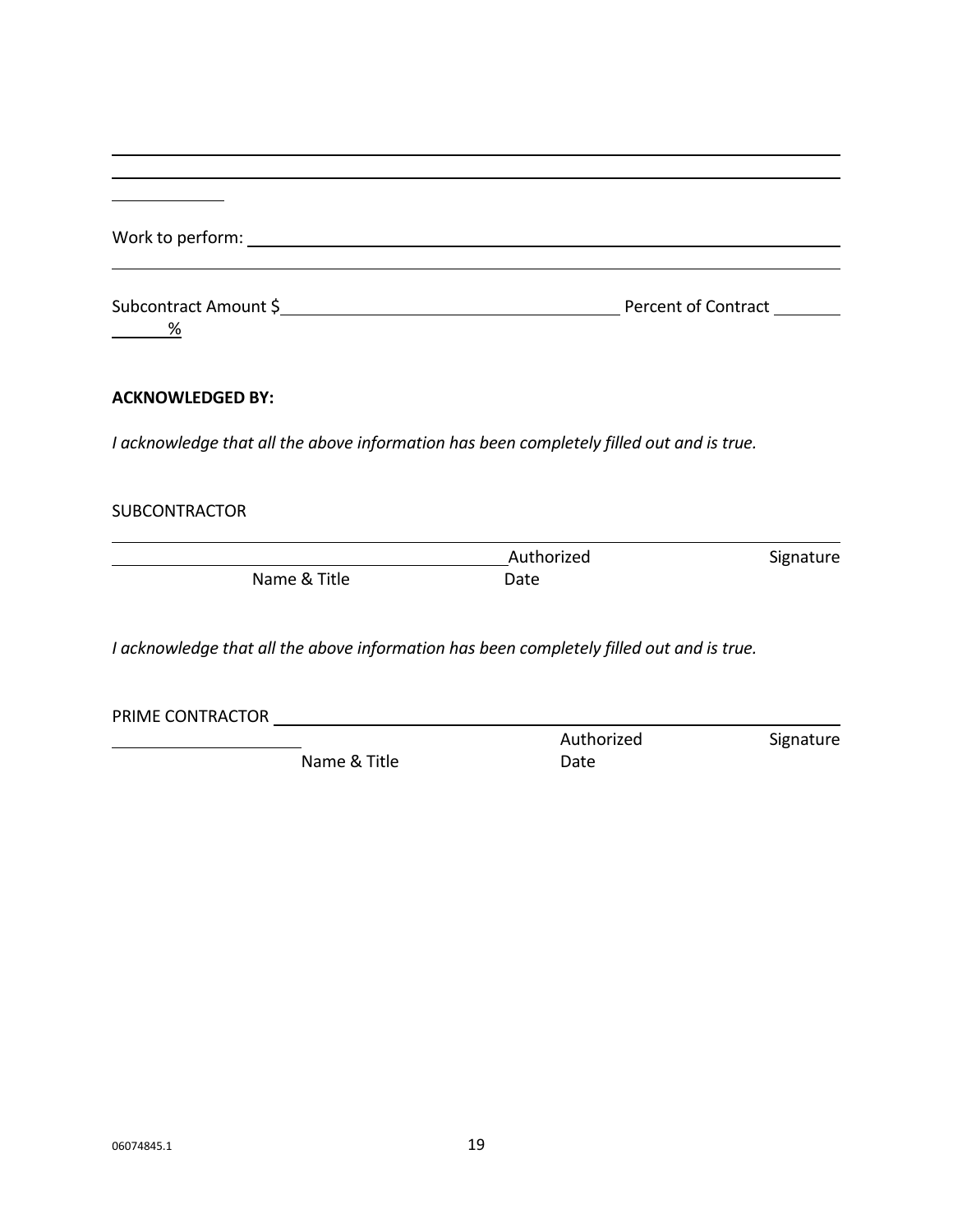# **Submittal Requirements**

Each Proponent shall submit Quotation Package via email to Ed Seoane, VP of Purchasing, [eseoane@flybirmingham.com.](mailto:eseoane@flybirmingham.com)

# **Selection Process/Criteria**

# **Each Bid will be evaluated based on the following criteria:**

- 1. Cost
- 2. Specification per this RFB
- 3. Proposed alternative if any
- 4. Delivery time of unit

2. All financial information must be presented in U.S. dollars.

3. The cost of preparing the Bid or providing additional information is the sole responsibility of the Proponent. The Authority will not be responsible for or pay or reimburse any fees or expenses to any Proponents or their agents.

4. The Proponent assumes all responsibility for complying with all applicable laws and regulations. Further, the Proponent is responsible for obtaining all permits required by law or local authorities to allow it to provide the EUVs to the Authority.

5. All Bids become the property of the Authority and will not be returned to Proponents unless a written request to withdraw, signed by an authorized signatory of the Proponent, is received prior to the Bid Due Date.